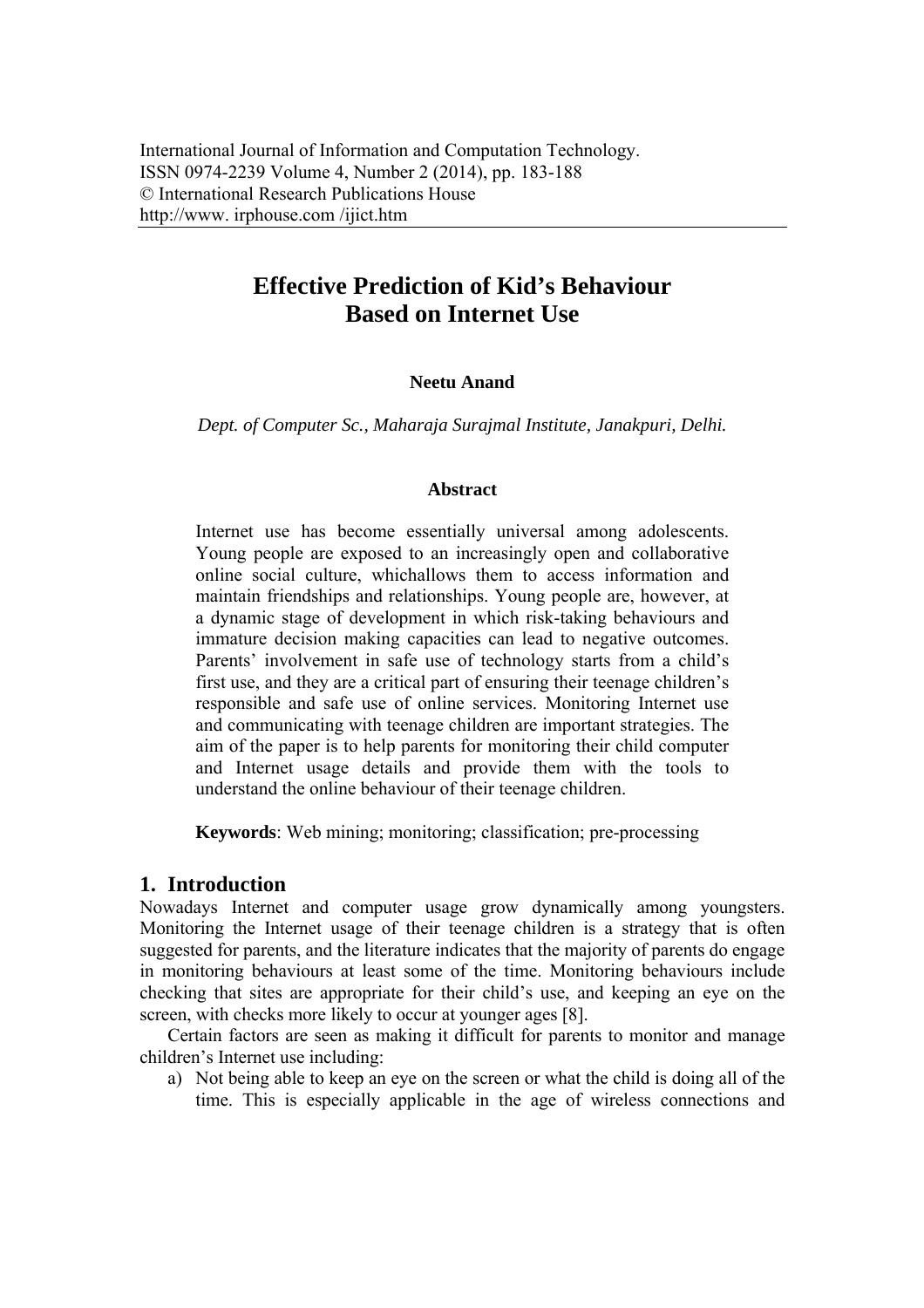Internet-enabled mobile phones, and access that is occurring within school time [9];

- b) The amount of time children and teenager spend on Internet-related activities;
- c) Children's resistance to time limits;
- d) Difficulty of preventing exposure to inappropriate content;
- e) Children's own control of details (e.g., through use of passwords, phone locks and private browsing;
- f) Difficultyparents have in keeping up with the pace of change on the Internet, particularly social networkingand virtual reality sites.

By considering all of these factors the objective of this paper is to record all the usage data of the child and store it for the parents for the future use and apply the different mining techniques to check the web behaviour of the child. The rest of the paper is structured as follows. Section 2 reviews the related work on behavioural analysis .In Section 3 we shortly explain the basics of web mining; Section 4 presents the way to collect data. In Section 5 weexplain the workings of our approach and finallydraw the conclusions and future directions in Section 6.

### **2. Related Work**

Dembczyński et al. [1] have created dataset consist of 4882 different users and 20 different Web page categories. They have explored the week and 24-hour periodicity in users' behaviour, among others. All of their algorithms scale well with large data and have linear time complexity, which is the smallest possible complexity for such problems.Kellar[2] propose two further studies: an exploration of monitoring behaviour on the Web through semi-structured interviews and the development and validation of recommendations for the design of future Web browser tools. Morrison et al. [3] present three taxonomic classification schemes based on Web users' responses to what Web activities significantly impacted their decisions and actions. The taxonomic classifications focus on three variables: the Purpose of people's search on the Web, the method people use to find information, and the Content of the information for which they are searching. Sellen et al. [4] studied the Web activities of 24 knowledge workers over two days .Participants were interviewed in front of theirweb history at the end of the second day and described the different activities in which they engaged. Activities were classified into six main categories: finding, information gathering, browsing, transacting,communicating,and housekeeping. Then compared the duration of all. Shahabi [5] have introduced a remote agent(javascript and applet) thatacquires the user interactions from the browser at the client side. Vespan [6] describe the process of discovering internet user behaviourmodels by analysing proxy server raw data and they emphasize theimportance of such models for the e-learning environment. They have usedURL as source of input to analyse Web user behaviour. They have identify six different behavioural models namely study and research,daily life, shopping and products/services information.on-line communication,job, and entertainment. Krzysztof [7] describes a method for classifying users' interests based on an analysis of the site-keyword graph. The method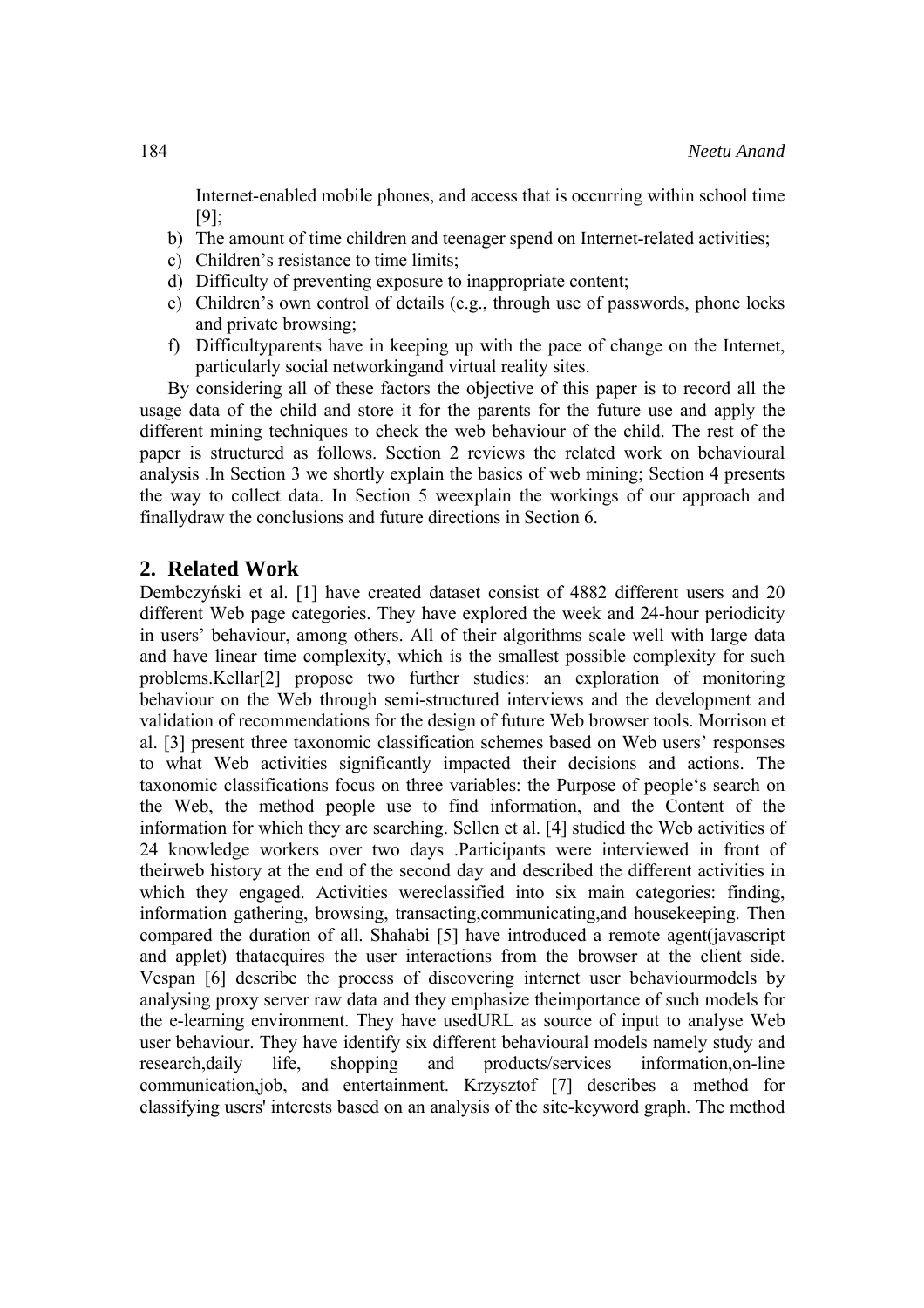is for extracting sub-graphs representing users' main interests from a site-keyword graph which is generated from augmented Web audience measurement data (Web log data).Their solution has low time and space complexity; scales well with large datasets and, at the same time, produce high-quality results.

# **3. Mining the Web**

Web mining is a very broad research area emerging to solve the issues that arise due to the WWW phenomenon. The Web mining research is a converging research area from several research communities, such as Databases, IR and AI.[10] Web mining can be defined roughly as data mining using data generated by the web and includes the following sub areas: web content mining, web usage mining, and web structure mining. Web usage mining is an important and fast developing area of web mining where a lot of research has been done already. Web usage data includes web server access logs, proxy server logs, cookies, user profiles, registration data, user sessions, user queries, bookmark data, mouse clicks and scrolls and any other data as the results of interactions.

The analysis of the user's click data is known as Web usage mining.Web usage mining literature focuses on techniques that could predict user behaviour patterns. Web usage mining studies could be classifiedinto two categories: those based on the server side and those based on the client side. Studiesbased on the client side retrieve data from the user using cookies or other methods.The other application area of web usage mining includes effective web site management, creating adaptive sites, business and support services, personalization, and network traffic flow analysis and so on. Web usage mining consists of three main phases, namely Data Pre-processing, Pattern Discovering and Pattern Analysis.

# **4. Creating Usage Dataset**

Behavioural profiling involves collecting data (recording, storing and tracking) and searching it for identifying patterns (with the help of data mining algorithms).



**Fig. 1**: Software for collecting usage data.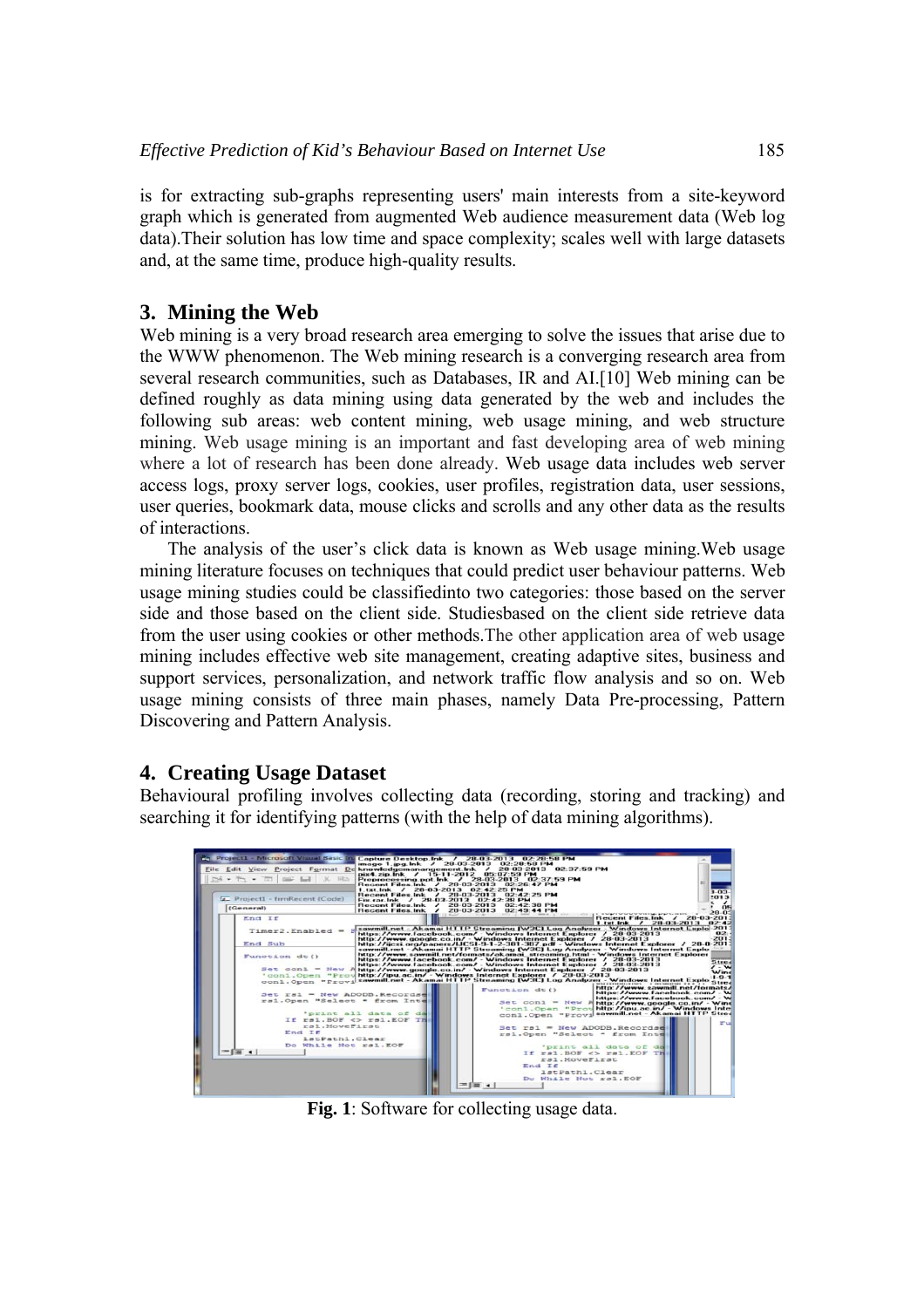The data collection phase is often referred to as *Behavioural Tracking*.The Web user behaviour has been contributed to a variety of factors from timeto time.Secondly, collecting rich and detailed user data is another challenge poised toour research. There are no direct means to collect both the computer usage information as well as Web browser interactions.The software for collecting and storing usage data(computer and internet both) has been created and the screenshot for the same is shown below.

The objectives of this work are to monitoring, observing and understanding how the computer and web is used and utilized by the children and teenager and then find their behaviour.

There are various advantages of finding user behaviour

- 1. Information so gathered could be used to offer feedback to parents of users.
- 2. To apply the mining techniques to the recorded dataset so that parents can put an eye on the usage record of their child.
- 3. To put restriction on the child computer and internet usage.

### **5. Process of Finding User Behaviour**

Usage history refers to data recorded into a log file as a user (child) enters any internet address on a web browser's using URL bar. Next step is Pre-processing of web data to make it suitable for mining .It is identified as one of the key issues for Web mining. The collected internet log file includes path and browser,access date and access time.Out of path and browser the key items are get filtered in pre-processing step. To derive the behaviour roles of children, their activity patterns need to be compared against the behavioural characteristics of each role type. Afterwards log datacan be classified by user behaviour. We classify child behaviour on web browser as acquiring knowledge, download, buying, work, relationship and Enjoyment etc. Web user behaviour is also influenced by externalfactors. For example student is preparing for his/her exam, so the nature of websurfing is related to study and education based surfing. The table showing classification of child behaviour depending on the usage pattern is as shown below:

| <b>BEHAVIOUR</b> | SPECIFIC CLASSIFICATION | <b>KEYWORDS</b>                |  |
|------------------|-------------------------|--------------------------------|--|
| Acquiring        | Explore,                | Explore                        |  |
| Knowledge        | Viewing the Document,   | *.doc,* .ppt,* .xls,*<br>.pdf, |  |
|                  | Learning,               | *.txtetc.                      |  |
|                  | Blog,                   | Lecture, study, learn          |  |
|                  | Map,                    | <b>Blog</b>                    |  |
|                  | News sites              | Map                            |  |
|                  | Weather sites           | <b>News</b>                    |  |
|                  |                         | Weather , rain , sunny, temp   |  |
| <b>Buying</b>    | Shopping,               | Shop, store, stock, collection |  |
|                  | Reservation             | Reserve, ticket, booking       |  |

|  | Table 1: Classifying child behaviour for Internet usage data. |  |
|--|---------------------------------------------------------------|--|
|  |                                                               |  |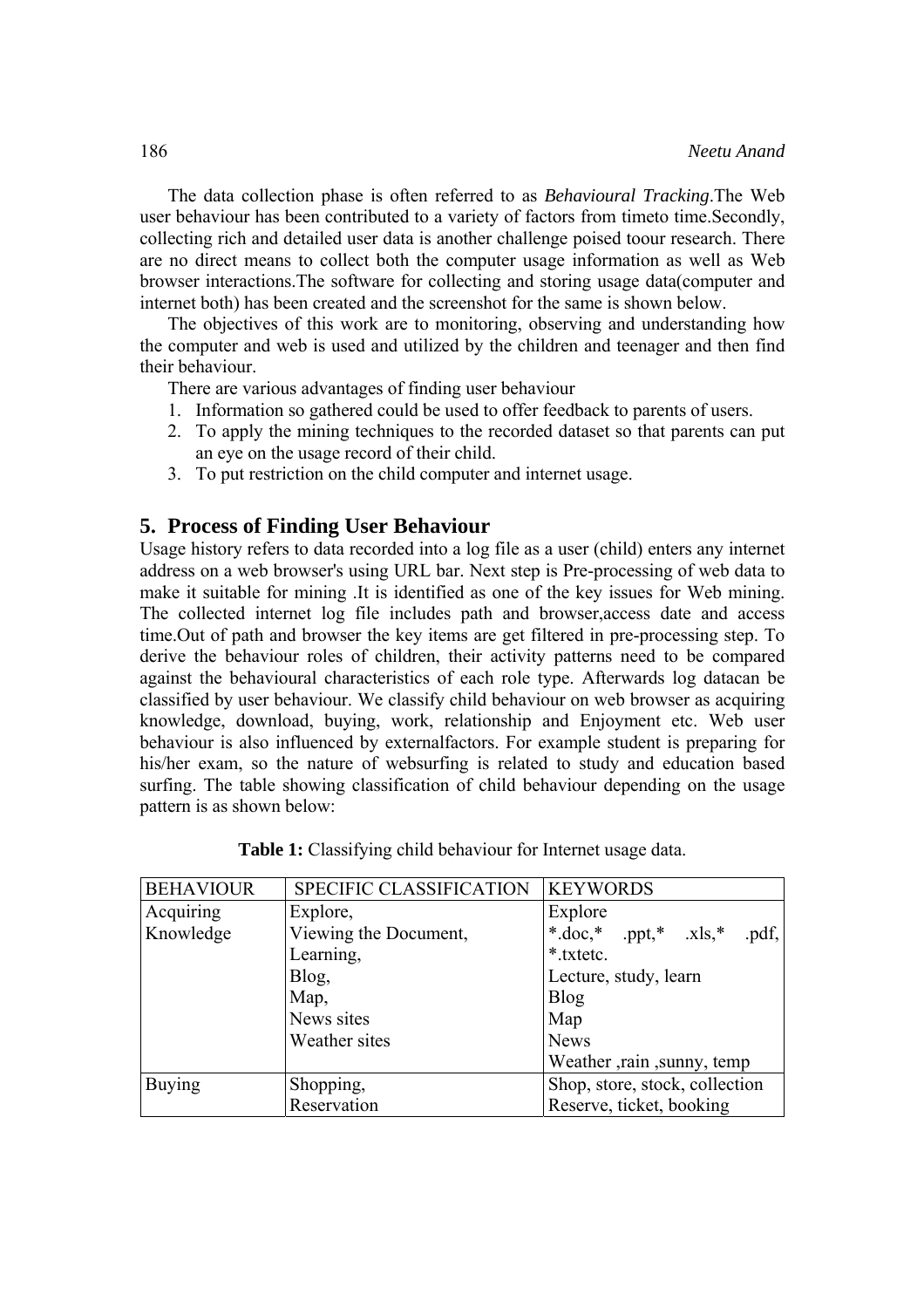| Work          | Mail,            | Mail, email, e-mail             |  |
|---------------|------------------|---------------------------------|--|
|               | Calendar,        | Cal                             |  |
|               | <b>Banking</b>   | Bank                            |  |
|               | Registration     | Register                        |  |
| Relationship  | Community,       | forum, cafe, society,<br>group, |  |
|               |                  | sites<br>community, social      |  |
|               | Chat             | address                         |  |
|               |                  | chat                            |  |
| Download/copy | ftp:// ,download | ftp:// ,download                |  |
| Enjoyment     | Game,            | Game,                           |  |
|               | Movie,           | Movie,                          |  |
|               | Music,           | Music,                          |  |
|               | Cartoon,         | Cartoon,                        |  |
|               | Sports,          | Sports,                         |  |
|               | Videos           | Videos                          |  |

The child behaviour is categorized by using the above stated rules.**Monitoring what the teen is searching and where they're going online will help the parents to**block content being sent from the computer, set limits on the time that children can go online, filter inappropriate content and check child**online behavior offline.**

### **6. Conclusion and Future Work**

In this paper, we have proposed a new method for monitoring child's behavior during Internet use that can help the parents to lower the harmful or dangerous situations .Parents are need to be more aware of the times when young people are on-line, in contact with others and explain them which sites are inappropriate and off-limits, amount of time and times of day computer is used, and which information cannot be shared online. Further in future we will apply the mining techniques on the same data for finding the behavioral pattern,that can help the parents to easily guide their children to safe and rewarding online experiences.

## **7. Acknowledgement**

I am thankful to my PhD thesis supervisor, ProfessorMayank Singh for guiding me in preparing this paper.

## **References**

[1] Dembczyński K., Kotłowski.W, Sydow.M (2008), Effective Prediction of Web UserBehaviour with User-Level Models , Fundamental Informaticae, IOS Press , 0169-2968 (Print) 1875-8681 (Online), Volume 89, Number 2-3 / 2008, page 189.